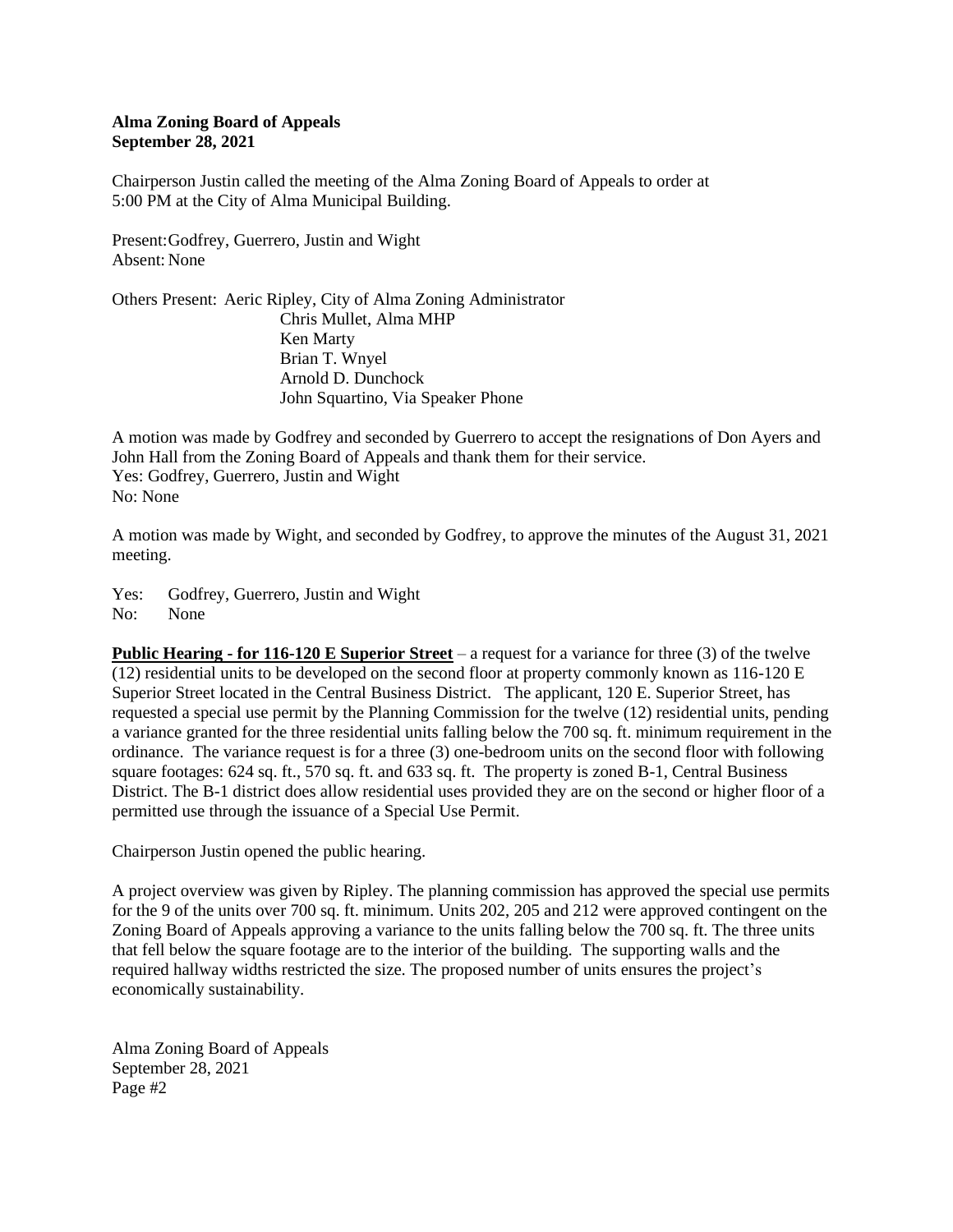The project is a complete rehabilitation, the building will be brought up to the current building, mechanical, electrical, plumbing, energy, and fire codes. It is a major investment in the downtown of 3.5

million dollars. The largest challenge for the property is it is structure is built lot line to lot line with no on site parking. The ordinance does allow for downtown properties to utilize the municipal parking lots within 500', the project is within 500' of 5 municipal lots. The tenants for the structure will have to be willing to walk.

Godfrey commented previous variances were provided for upper story units above 101 E Superior Street (Opera Block) Opera Block and above 111 W Superior (Treasures Building).

Wight asked about the parking, the municipal units within 500' of the project are Lots# 1, 3, 5, 6 and 7.

There were no communications received regarding the proposal.

A motion was made by Godfrey and supported by Guerrero to close the public hearing and approve the variance request for the units falling below the 700 sq. ft. requirement: units 202 at 624 sq. ft., 205 at 633 sq. ft. and 212 570 sq. ft., based on previous variances provided for upper story apartments downtown and satisfying the six variance criteria stated in the application.

Yes: Godfrey, Guerrero, Justin and Wight

No: None

**Public Hearing -Variance Request 315 Linwood Street** - to consider a request for a variance for five (5) mobile home lots at property commonly known as 315 Linwood Street, Parcel Number 29-51-021- 262-00. The applicant, Alma MHP LLC, is requesting a variance for lot numbers 8, 14, 28, 32 and 35 which fall below the 5,500 sq. ft. lot size requirement. The lot sizes within the park are currently 2,250 sq. ft. The variance is for five new 14' x 56' (784 sq. ft) (2) two-bedroom mobile homes. The property is zoned MHP, Mobile Home Park. MHP districts are the only districts that allow mobile home parks.

Chairperson Justin opened the public hearing.

A project overview was given by Ripley. There are two mobile/manufactured parks within the City of Alma. One is located on Linwood the other on S. Grover. The Linwood Park does not meet the current 5,500 sq. ft. required lot size. This MHP is the oldest, installed before the current lot size requirement. The lot sizes are 2,250 sq. ft. There is still the fire safety requirement; the home shall be at least 5' from the lot line. Homes need to be at least 10' a part. Developer proposes to install five (5) new 14' x 56' (784 sq. ft.) single wide homes on current vacant lot numbers: 8, 14, 28, 32, 35.

The new owners have provided plans for updated landscaping, and improvements to the utilities within the park.

Alma Zoning Board of Appeals September 28, 2021 Page #3

The variance request would only apply to the lots requested. If new homes are requested in the future, those too must come before the ZBA Board. At that time the ZBA can review how the proposed improvements are coming within the park and if the new owner is following through.

Arnold Dunchock received his property notice; he owns property just north of the MHP on E Superior. Mr. Dunchock spoke in favor of the proposed improvements and the continuing of improvements to the landscaping and improving aesthetics to the MHP.